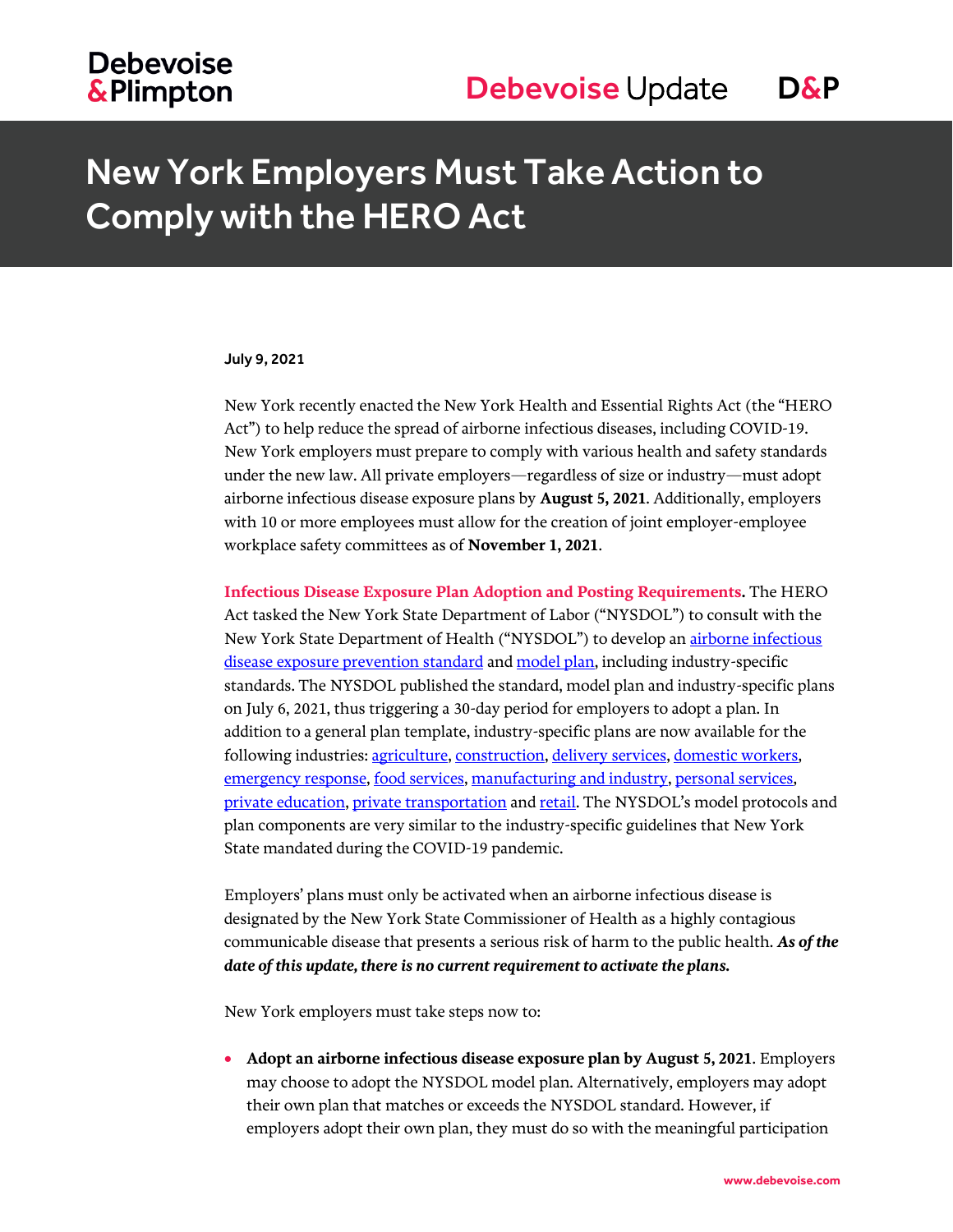### **Debevoise** & Plimpton

of their employees or through an agreement with a collective bargaining representative, if there is one. The template plan covers requirements for health screenings, face coverings and other personal protective equipment, social distancing and heightened cleaning and disinfecting procedures.

- **Distribute the plan to existing employees**. An employer's plan must be distributed to existing employees in English (or the employee's main language if the employer developed a plan in that language) by **September 5, 2021**.
- **Provide the plan to new employees at the time of hire**. Employers should include a copy of the plan in the onboarding materials for new employees.
- **Post the plan in the workplace**. The plan must be posted at the worksite and incorporated into an employee handbook (if there is one). Employers should consider posting the plan on bulletin boards and on company intranet sites as well as attaching them as appendices to employee handbooks.
- **Make the plan available**. The plan must be made available, upon request, to all employees and independent contractors, employee representatives, collective bargaining representatives, and the New York State Commissioner of Health.
- **Keep the plan updated**. An employer must review and update the plan when necessary to reflect new or modified employee assignments as well as tasks and procedures that affect occupational exposure.

**Steps Employers Must Take if Plans Are Activated.** In the event the New York State Commissioner of Health designates a contagious communicable disease as a risk of harm to public health, the employer must:

- **Review and update the exposure prevention plan**. The plan must be updated and finalized based on current available information and requirements.
- **Distribute the plan to employees**. When the plan is activated, employers must once again provide each employee with a copy of the plan, post a copy in a visible and prominent location at the worksite (except if the worksite is a vehicle), and ensure a copy is accessible to employees during all shifts.
- **Conduct a verbal review of the plan with employees**. Employers must review the plan with employees, whether in a well-ventilated room or remotely.